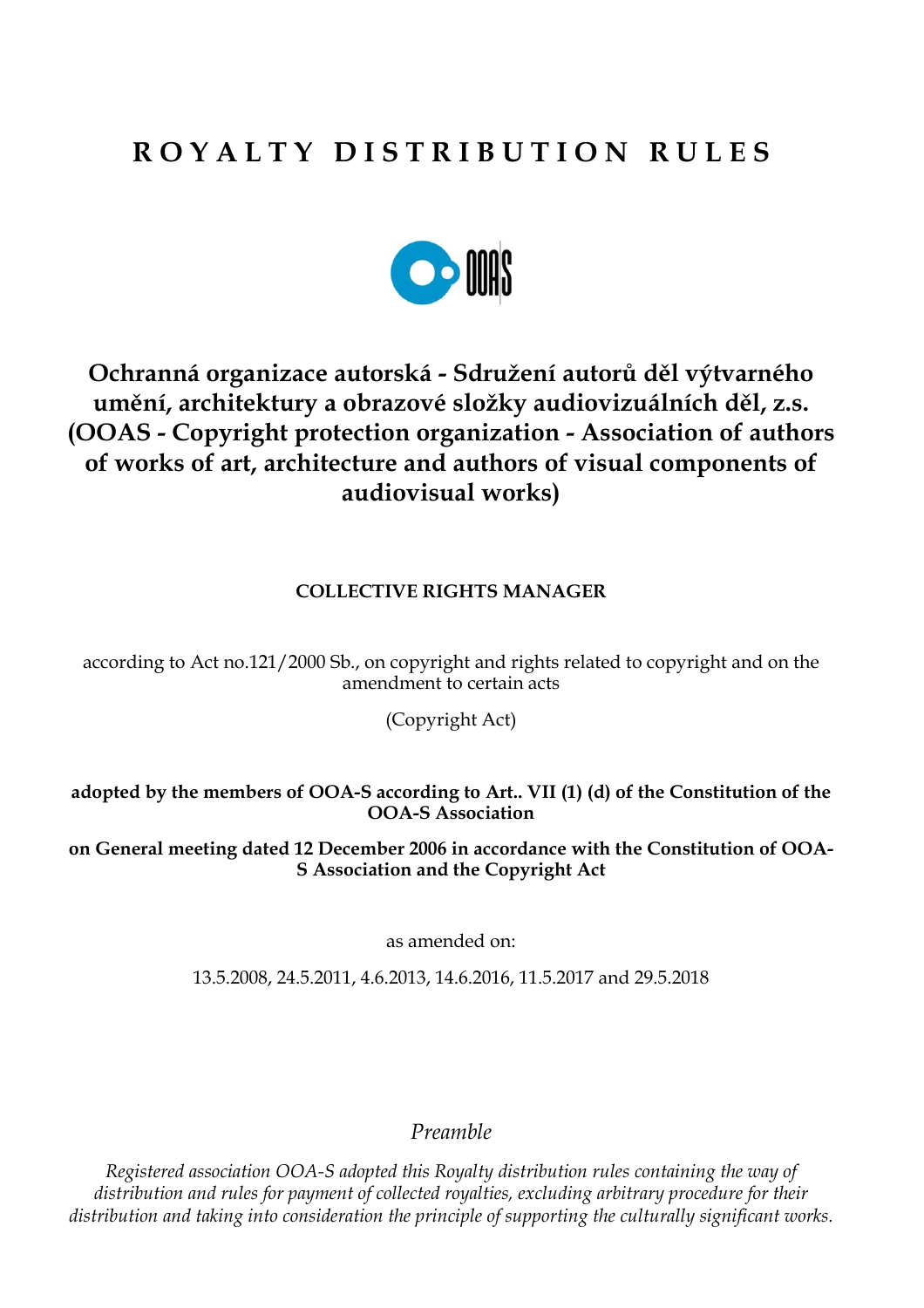# **BOOK ONE GENERAL PROVISIONS**

#### **Article I**

#### **Basic provisions**

- (1) On the basis of the decision<sup>1</sup> of the Ministry of Culture of the Czech Republic, the citizens association - Copyright protection organization - Association of authors of work of art, architecture and authors of visual components of audiovisual works (hereafter only "**the collective rights manager**" or "**OOA-S**") was according to the Section 96 et seq. granted the permission to perform the collective management of the rights of the persons, to whom the economic copyright pertain for the **works of art**, such as paintings, graphic works or sculptures, for the **photographic works** and **works expressed by a process analogous to photography**, **work of applied art**, **audiovisual works of art** such as the works of the directors of photography, stage designers and costume designers, and **architectonic works**, including **urban works** (hereafter only "**works**"). OOA-S has the status of the collective rights manager also according to Section 106 (7) of the Copyright Act<sup>2</sup>. The framework list of works, collectively managed by OOA-S is provided for in Annex 1 of these Royalty distribution rules.
- (2) With regard to the granted permission (see footnotes no.1 and 2) OOA-S classifies the authors, the works of whom OOA-S collectively manages, into three basic professions (closer classification into the individual author professions is comprised in the Annex no.1 to these Royalty distribution rules):

**I. Audiovisual authors** (filmmakers - cinematographers, stage designers, costume designers, editors etc.)

**II. Classical artists** (painters, architects, photographers etc.)

**III. Authors of the graphical interface of the computer programs** (artistic authors of the graphical interface of the computer programs, artistic authors of the computer games and similar visualization during displaying computer programs).

- (3) **Collective rights management** is<sup>3</sup> the full management of the economic copyrights or rights related to copyright of the rightholders to their works made public or offered to be made public, to artistic performances, audio and audiovisual recordings exercised for their joint benefit. The rightholder is a person who is entitled to hold:
	- a) economic copyright or economic right related to copyright,
	- b) a statutory authorization to exercise economic rights to a work,
	- c) a contractual exclusive authorization to exercise a collectively managed right for the entire duration of the economic rights and combined with the right to grant sublicences, at least for the territory of the Czech Republic.

<sup>&</sup>lt;sup>1</sup> Decision dated 5.8.2009, ref.no.: MK-S 2797/2009 OAP, and the decision of the Ministry of Culture of the Czech Republic dated 27.10.2006, ref.no. 10334/2006, as amended by its correction dated 8.11.2006, ref.no. 10334/2006, and decision dated 31.10.2006, ref.no. 8881/2006

<sup>&</sup>lt;sup>2</sup> on the basis of the decision of the Ministry of Culture of the Czech Republic dated 9.7.1997, ref.no.: 5534/97

 $3$  Copyright Act, Section 95, (1), (2), (3).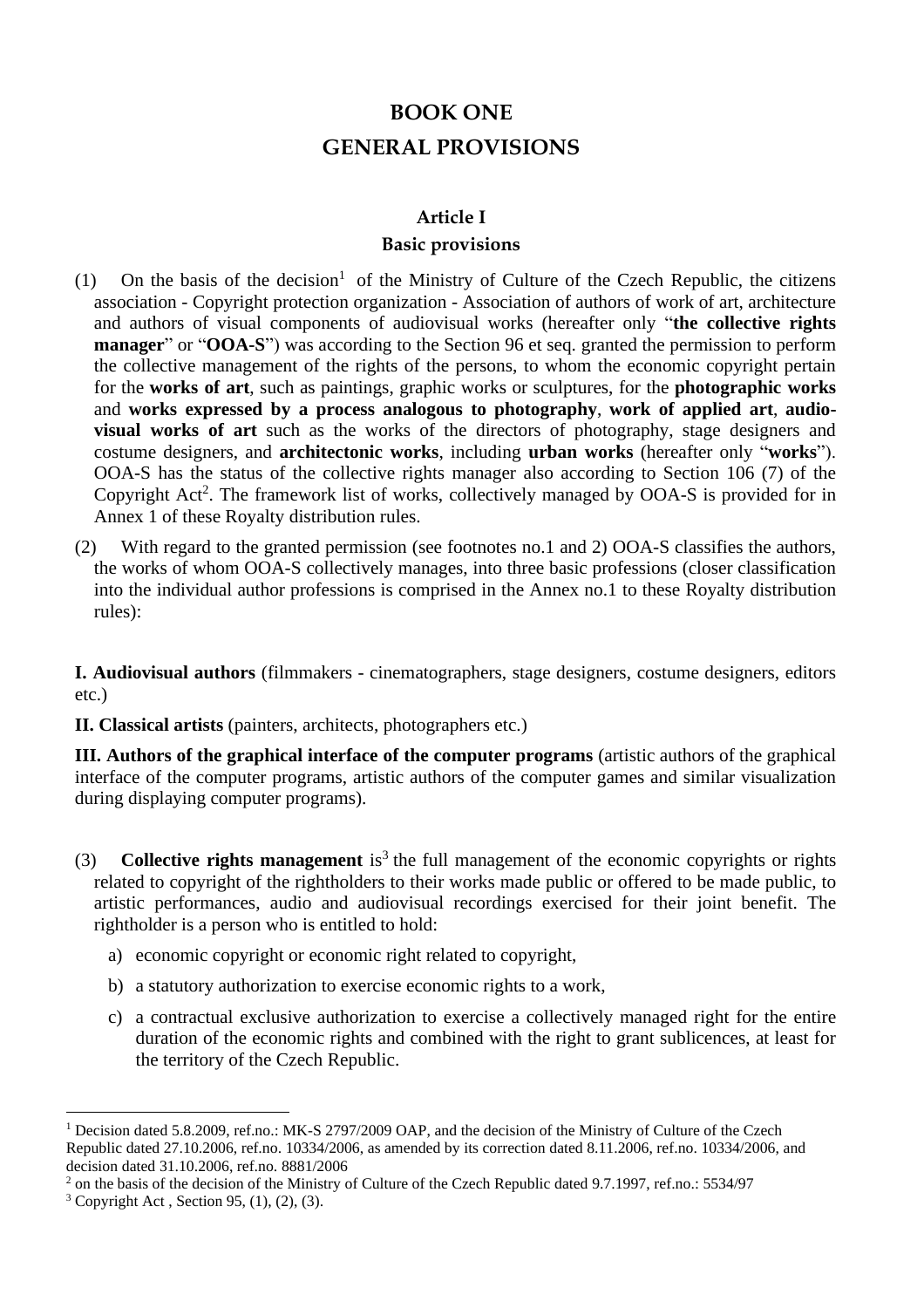- (4) **Royalty distribution rules** provides for the basic rules for distribution and payment of the remuneration from the exercise of rights, proceeds from the investment of the remuneration from the exercise of rights and proceeds from surrendered unjust enrichment (hereafter only "remuneration") to the holders of the economic copyright (hereafter only "**representedrightholder**"), in connection with the use of items of protection collectively managed by OOA-S and also managed by all the partners in the Czech Republic and abroad, with whom OOA-S has concluded the agreement on representation in the exercise of rights, collectively managed thereby. The collective rights manager is obliged, under his own name and on behalf of the represented rightholders to claim damages; the application of the royalty distribution rules on the billing of the proceeds from the damages among the rightholders is excluded.
- (5) The amount and individual tariffs of the royalties is prescribed by the Remuneration tariff of OOA-S and by the individual agreements, concluded with the users of the works or persons obliged to pay special remuneration, or, if applicable, by the mutual agreements with the foreign partner associations or directly by the Copyright Act or its implementing regulation<sup>4</sup>.

## **Article II Rightholders**

- (1) Every holder of the rights to the items of protection that fall within the scope of OOA-S has the right to request the protective association to represent him; thus the right to be represented has every person who is entitled to hold the economic copyright, or the authorisation pursuant to the Copyright Act to exercise the economic rights to a work or the contractual exclusive authorisation to exercise a collectively managed right for the entire duration of the economic rights and combined with the right to grant sublicences, at least for the territory of the Czech Republic.
- (2) Regarding the representation, OOA-S enters into the "**Economic copyright representation agreement",** which establishes the contractual relationship between the collective rights manager and the rightholder.
- (3) With regard to the provisions of the Copyright Act, the collective management is performed also in relation to the rightholders who have not entered into the agreement according to par.2. In such cases, the relevant provisions of the Royalty distribution rules apply accordingly also on "the rightholders not contractually represented" and must be construed within this meaning.
- (4) The represented rightholder is obliged to notify the collective rights manager without undue delay about each created work, or if applicable, about a newly acquired right to this work. The notification must be provided on a special form issued by OOA-S named as "Ohláška děl" (notification of works), in which the rightholder is obliged to state truthfully all the required information that is necessary for the exercise of the collective management. The notification of the work can also be sent by electronic means. The rightholders shall send this notification without undue delay after acquiring the rights. If needed, the rightholder is obliged to prove his/her authorship, or, if applicable, the fulfillment of the statutory requirements for granting the status of the rightholder (such as the inheritors or employers according to Section 58 of the Copyright Act).
- (5) If there is more than one author towards one item of protection (such as co-authorship), the rights may be exercised only through one common representative, who shall be entitled to this item of protection towards OOA-S. His/her authorization to represent shall be proved by a written power of attorney.
- (6) The rightholder is entitled to the billing and payment of the remuneration and proceeds from surrendered unjust enrichment, if applicable.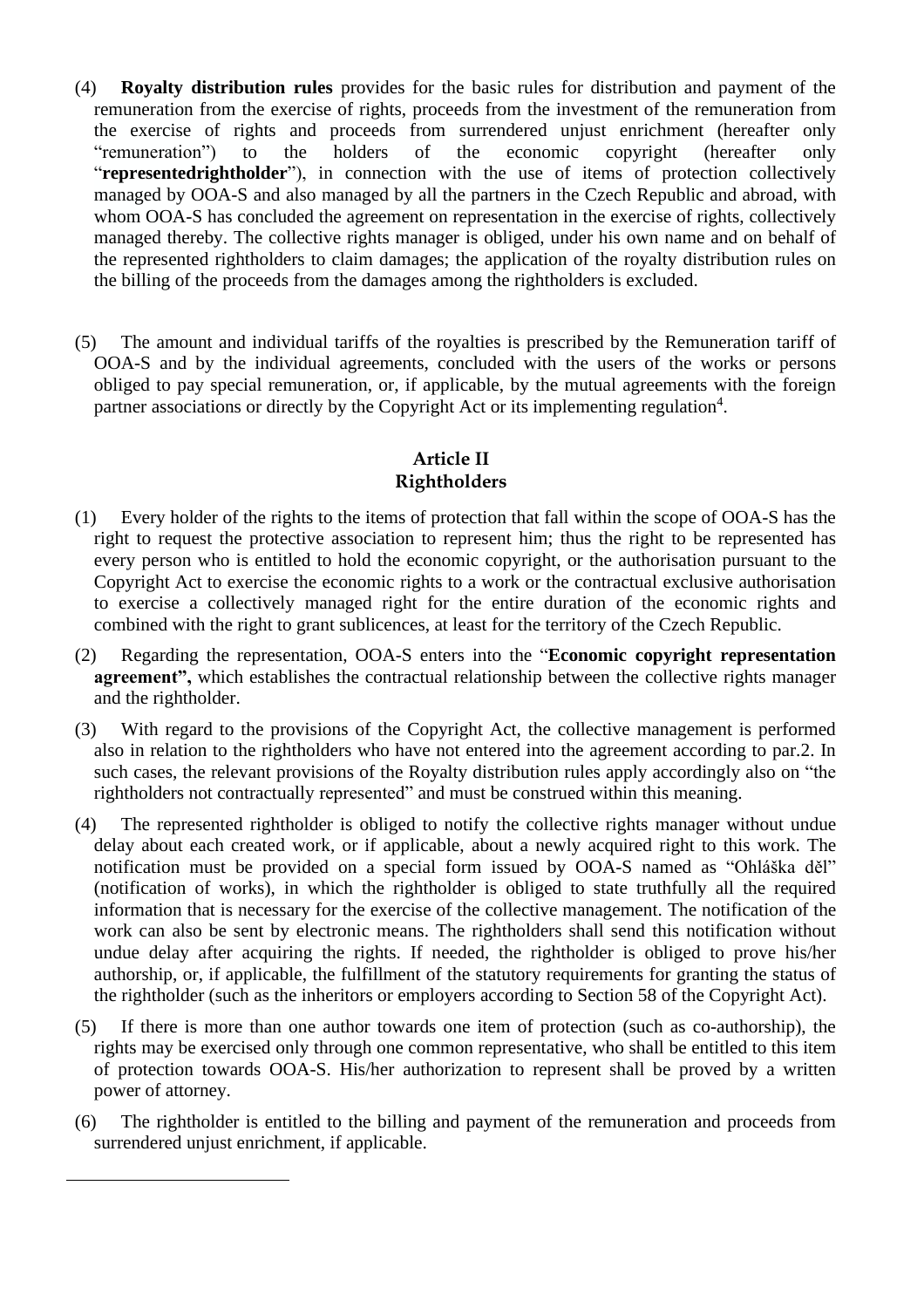- (7) OOA-S must enable the rightholder to inspect the correctness of the amount paid out to him as remuneration or as the proceeds from the surrender of unjust enrichment, if any.
- (8) The rightholder is obliged to notify the OOA-S without undue delay any changes in personal data or bank account information. This data is confidential and OOA-S must not use them contrary to the purpose for which they were provided.
- (9) The rightholder has the right to access the Annual report on activities and economic management of OOA-S.

## **Article III Scope of the representation**

- (1) According to the decision of the Ministry of Culture of the Czech Republic mentioned above in footnotes 1 and 2, OOA-S exercises the collective management of the following rights in the scope stated in these decisions (according to the legal state as of the date of the decision becoming final).
- (2) Rights subject to compulsory collective rights management
	- a) **right to remuneration** for making a reproduction for personal use on the basis of audiovisual fixation or other than audio or audiovisual fixation by the transfer of its content by means of a technical device to blank record carrier of such fixation according to Section 97d (1)(a)(3) of the Copyright Act and Section 25 (1)(a) and (b) of the Copyright Act,
	- b) **right to remuneration** for making a reproduction for personal use on the basis of graphical expression by its transfer by means of a technical device for making printed reproductions on any other carrier material, also through a third party, according to the Section 97d (1)(a)(4) of the Copyright Act and Section 25 (1)(c) of the Copyright Act
	- c) **right to remuneration** for lending of the original or reproduction of a published work according to Section 97d (1)(a)(6) of the Copyright Act,
	- d) **right to equitable remuneration** for the rental of the original or a reproduction of work fixed in an audiovisual fixation according to Section 97d (1)(b) of the Copyright Act,
	- e) **right to use of works by cable retransmission** according to Section 97d (1)(c) of the Copyright Act, Section 12 (4)(f)(3) and Section 22 (2) of the Copyright Act.
- (3) Rights subject to the regime of expanded collective management
	- a) **right of performing the broadcast of the work** according to Section 12 (4)(f)(4) and Section 23 of the Copyright Act,
	- b) **right to lend the original or the copy of the work** according to Section 12 (4)(d) and Section 16 of the Copyright Act,
- (4) Rights subject to voluntary collective rights management
	- a) **right to broadcast the work by television** according to Section 12 (4)(f)(2) and Section 21 of the Copyright Act,
	- b) **right to exhibit the original or the copy of a work** according to Section 12 (4)(e) and Section 17 of the Copyright Act,
	- c) **right to reproduce the work** according to Section 12 (4)(a) and Section 13 of the Copyright Act,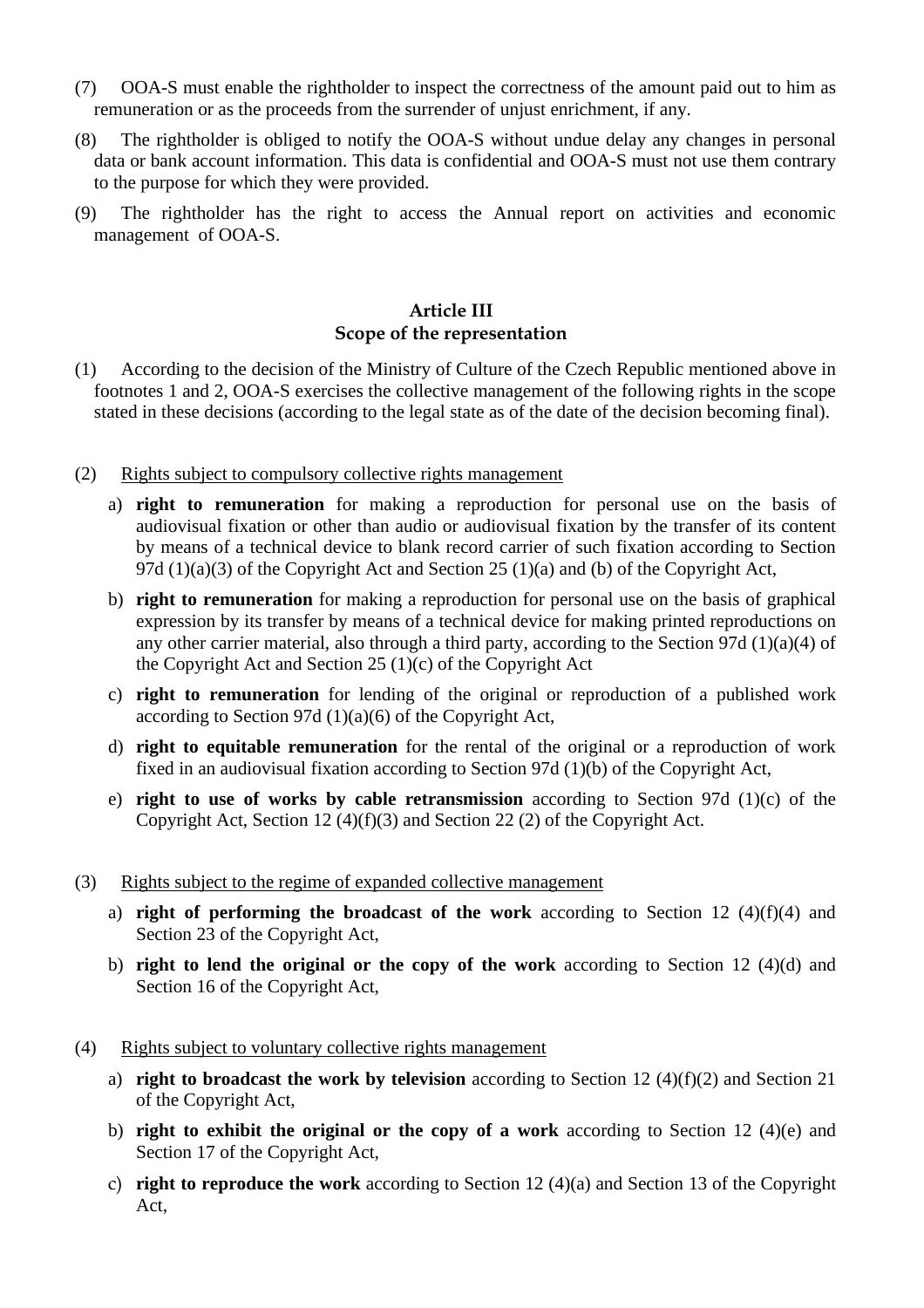- d) **right to rent the original or the copy of the work** according to Section 12 (4)(c) and Section 15 of the Copyright Act.
- (5) The economic copyright of the rightholders are collectively managed by OOA-S
	- a) in case of rights according to par.2 as statutory representations, where it is not important whether the rightholder entered into an agreement with the collective rights manager, or
	- b) in case of right according to par.3 on the basis of a representation agreement for the mentioned rights.

## **BOOK TWO**

# **RULES ON MANAGEMENT OF THE REMUNERATIONS OF THE COLLECTIVE RIGHTS MANAGER**

#### **Article IV**

## **Basic principles of the royalty distribution rules of the collective rights manager**

- (1) This royalty distribution rules shall be applied for distribution of royalties collected by OOA-S. For the distribution of royalties collected by the foreign collective rights managers, it is necessary to apply the legal regulation established by the mutual agreements.
- (2) When distributing and paying out the remuneration from the exercise of rights and proceeds from the investment of the remuneration from the exercise of rights, the collective rights manager shall take into consideration only such rightholders whose rights in respect of the same protected items, or as the case may be, of the same types of works, are managed by him collectively on a contractual basis, or who are registered for that purpose in his register, while he does not take into consideration the works which have not been published by far. If the collective rights manager has collected the royalties for the rightholders who he is acquainted with but are not registered in his register of rightholders, he shall call upon them to subscribe to the register.
- Collective right manager distributes and pays out the remuneration in accordance with these Royalty distribution rules at the latest within 9 months from the end of the accounting period in which the royalties were collected, unless objective reasons would hinder him from the compliance with the time limit. Where the remuneration is not possible to distribute or pay out within the time limit according to this paragraph due to the fact that the rightholders could not be determined or found, he shall keep this remuneration separately in the accountancy and it must be handled according to the rules set by the General Meeting.
- (4) Collective rights manager shall within three months after the distribution and payment of the remuneration according to paragraph 3 make the information on works, for which one or more rigtholders were not determined or found, available by appropriate means to the rightholders for whom he performs the collective management and to the collective rights manager for whom he manages the rights on a contractual basis. Collective rights manager shall take all measures necessary to determine or to find the rightholders pursuant to the previous sentence. Within one year at the latest since the time limit according to this paragraph, the collective rights manager shall publish in an appropriate way the available information about the rightholder who was not determined or found. If the collective rights manager has not been able to distribute the remuneration even within three years since the end of the accounting period in which the royalties were collected, due to the fact that the rightholders were not determined or found, the General Meeting shall decide how to use such remuneration.
- (5) For the purpose of these Royalty distribution rules, the management of the income from the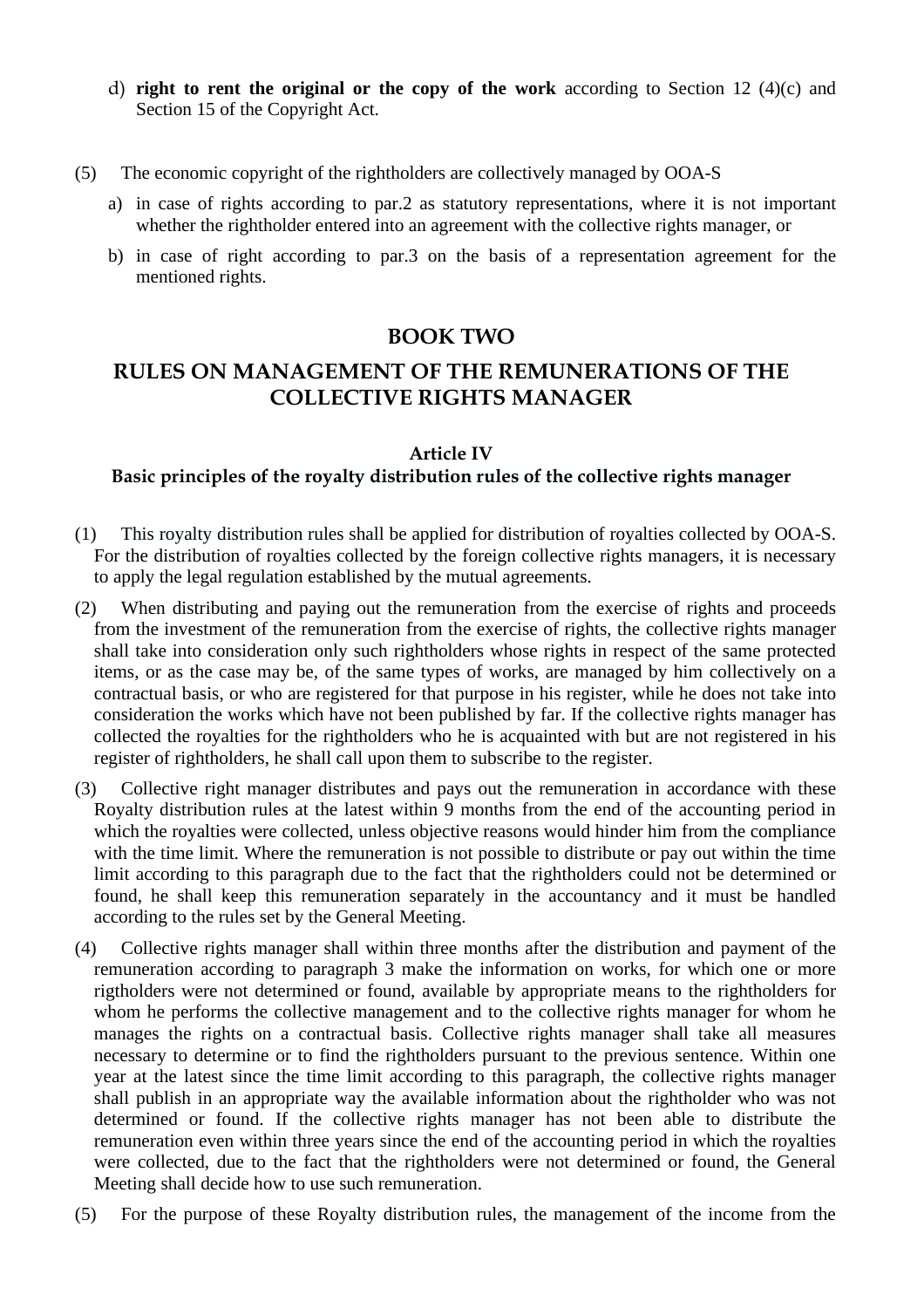exercise of rights (hereafter only "collected royalties") is divided into the three following stages:

- a) financial statement,
- b) distribution
- c) payment.
- (6) Regarding the stage of the **financial statement**, each rightholder is included thereto and thus he is entitled to the "share on the collected royalties", unless other provisions of the Royalty distribution rules provides for otherwise, if
	- a) the author's works, also those previously created, were properly notified by the rightholder at the latest by 31 May following the calendar year in which the royalties were collected<sup>5</sup>, and at the same time these works were used during the year, in which the royalties were collected, or if the collective rights manager clearly found and determined the author's work, which was used in a way according to the Article III, and the relevant rightholder with a corresponding record in the register maintained by the collective rights manager,
	- b) user of the work paid the collective rights manager the corresponding royalty,
	- c) in case of the foreign rightholders, the mutual agreement with the foreign collective rights manager ensures basically the same performance for the domestic rightholders.
- (7) Regarding the stage of **distribution**, only such rightholder is included, who is entitled to the share in the collected royalties and the rightholder has, within the statutory time limits anticipated by these Royalty distribution rules, concluded with the collective rights manager the representation agreement or has at least subscribed to the register of the collective rights manager. If the rightholder does not declare the relevant will (conclude the agreement or subscribe to the register) towards the collective rights manager within the specified time limits, his share in the collected royalties will be further managed according to the provisions of these Royalty distribution rules.
- (8) Regarding the stage of **payment**, only such rightholder is included, who is included into the stage of distribution and who notifies the collective rights manager of his correct banking information or requests the remuneration in the relevant amount to be paid to him in cash in the office of the collective rights manager. If the rightholder does not declare the relevant will (notifies the collective rights manager of his correct banking information or requests the remuneration in the relevant amount to be paid to him in cash) towards the collective rights manager within the specified time limits, his share in the collected royalties will be further managed according to the provisions of these Royalty distribution rules.
- (9) OOA-S is obliged to pay the share in the collected royalties from the exercise of rights that are subject to compulsory collective management to the rightholders who are neither contractually represented by OOA-S nor have not subscribed to the register, for the period of 3 years retroactively from the year when the rightholder requested it, and
	- a) he is entitled to the share in the collected royalties,
	- b) entered into the representation agreement or submitted an additional application to the register, and
	- c) on the OOA-S form properly notified the works, that have been used, including their use,

and the collective rights manager pays out the remuneration according to the current amount of the value of a point arising from the Royalty distribution rules.

<sup>.:</sup> MK-S 2797/2009 OAP, decision of Ministry of Culture of the Czech Republic dated 27.10.2006, ref.no. 10334/2006, as amended by its correction dated 8.11.2006, ref.no. 10334/2006, and decision dated 31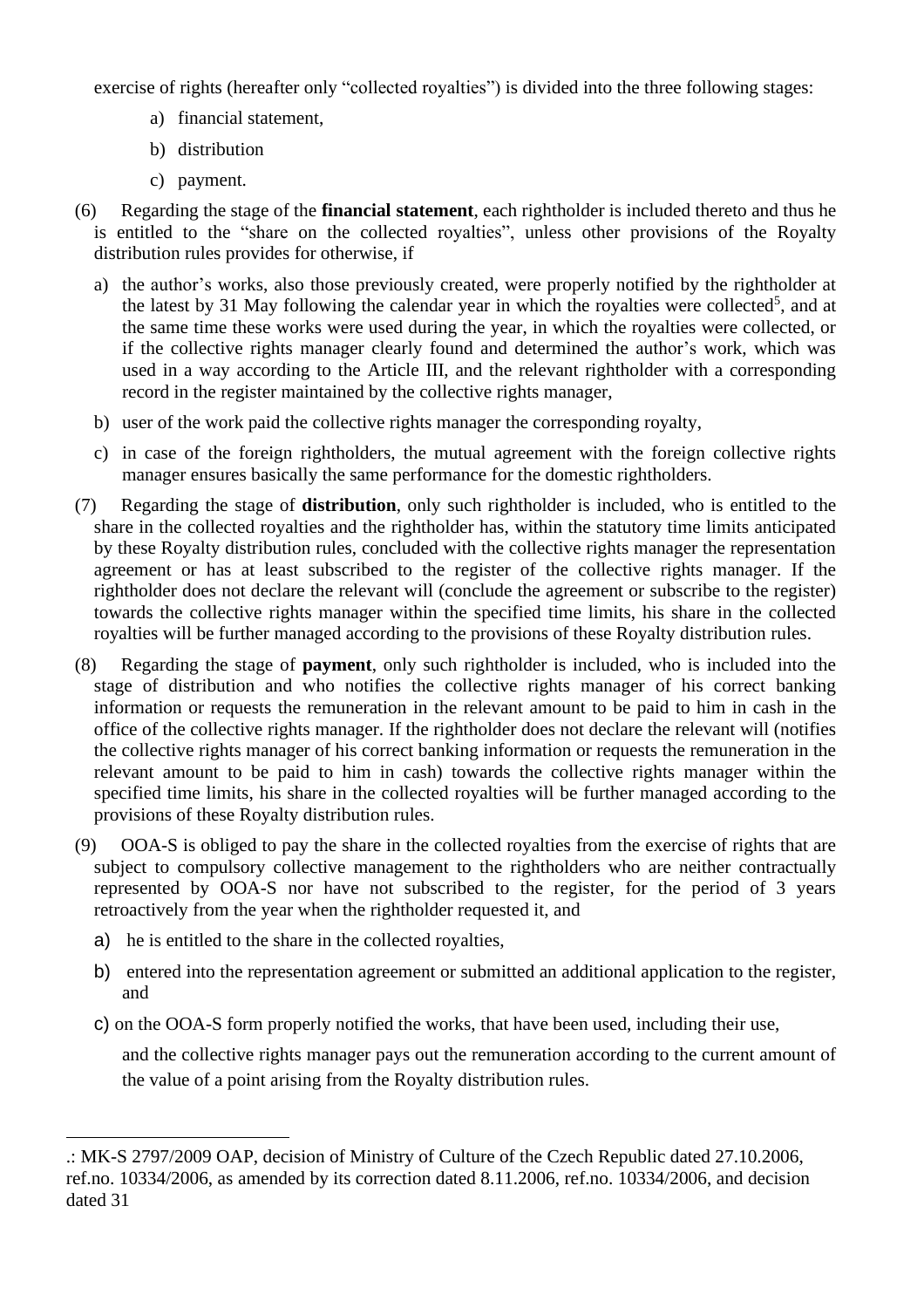Remuneration and proceeds from the surrendered unjust enrichment, if any, shall be added to the collected remuneration from the other rights.

- (10) Collected royalties are recorded separately according to the mode of the use of the work and accuracy of identification of the use of the author's work.
- (11) Where the collective rights manager have collected the royalties for the use of the works of the rightholder beyond the scope of the collectively managed rights, such collected royalties are registered separately from the royalties collected within the collective management and their payment is carried out according to the rules concluded contractually between the collective rights manager and the rightholder.
- (12) After the expiry of the limitation period prescribed by the legal regulation<sup>6</sup>, the remuneration and proceeds from the surrendered unjust enrichment, if any, are stored in the Reserve fund.
- (13) Pursuant to the Copyright Act, the collective rights manager is entitled to request the reimbursement of purposeful expenses. The amount of costs and its specification for individual use shall be approved annually by the OOA-S Committee on the basis of the annual financial statement certified by the auditor, which is subsequently confirmed and approved by the General Meeting of the OOA-S.
- (14) Royalties collected from the identified sources are distributed and paid out directly to the rightholders with regard to the established supporting documents according to the Article V (2), i.e. the collected royalty for the specifically used works is paid to the rightholder according to the paragraph 8 of this Article. The rightholder may choose to be paid in a two-month cycle or sevenmonth cycle.
- (15) The accounting period for the payment of royalties collected from non-identified sources is the past calendar year; the statement of a non-identified collection is executed within the first semester of the following year, unless it is decided on a different deadline for the statement.
- (16) Pursuant to the Act on value added tax, before distributing the remuneration among the authors, the collective rights manager is obliged to increase the purposeful expenses for VAT in its statutory amount and he shall charge such expenses to the rightholders.

## **Article V**

## **Supporting documents to the financial statement**

- (1) The supporting document for the financial statement is the collection collected on the basis of contractual relations with the users, persons required to pay special remuneration, foreign collective rights managers.
- (2) The supporting document for the financial statement is the distribution database which includes the rules of point awarding system (see Articles IX to XI) depending on the frequency of the use of works and containing, in particular, the data from the following documents:
	- a) economic copyright representation agreements,
	- b) notification of the works,
	- c) notification of the use of work notified by the rightholder or the user,
	- d) register of the use of works maintained by the collective rights manager,
	- e) mutual agreements with the foreign collective rights managers,

<sup>.10.2006,</sup> [ref.no.](http://ref.no/) 8881/2006

<sup>&</sup>lt;sup>6</sup> pursuant to the decision of Ministry of Culture of the Czech Republic dated 9.7.1997,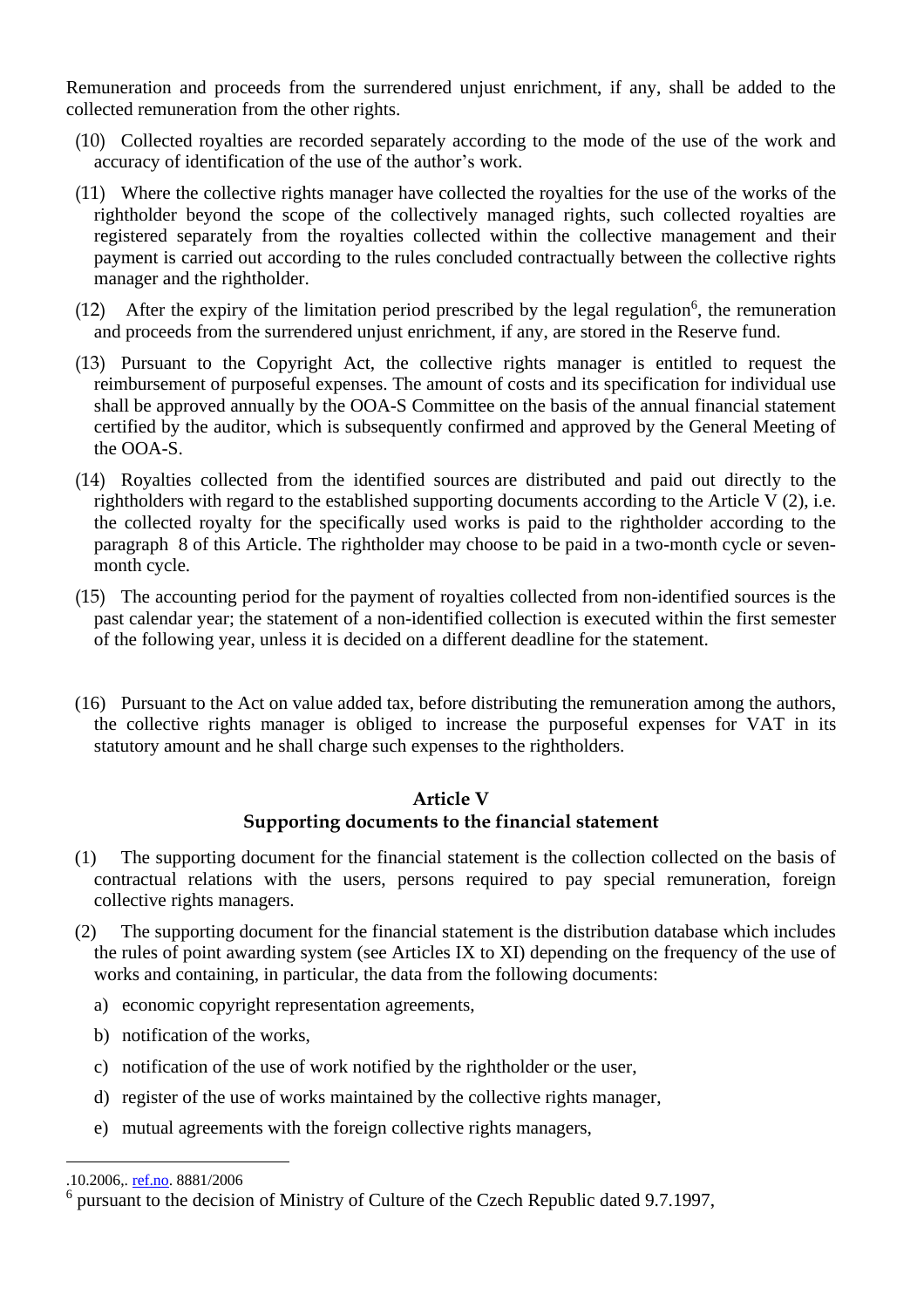- f) other corresponding documents maintained by the collective rights manager in the relevant registers.
- (3) The register of the use of works is maintained for the purpose of exclusion of the arbitrary procedure during the distribution of the collected royalties and contains data that are necessary to exercise the collective management (such as name and surname, or name, registered office and company number of the holder of the right to the item of protection, and specification of the use), and also the point awarding for the corresponding mode of use.

## **Article VI Reserve fund**

- (1) The reserve fund is established from the collected royalties and proceeds from the surrendered unjust enrichment, if applicable. The Reserve fund is not established from the identified sources.
- (2) The amount of the parts of the Reserve fund is set by the General Meeting with regard to the specific use and based on the needs, taking into account the statutory requirements and needs that are connected to the exercise of the collective management.
- (3) Funds from the Reserve fund may be used if there is any extraordinary situation or circumstances justifyin such use, and if used to cover extraordinary expenses, in particular, to satisfy the non-barred claims of the authors, who are not contractually represented, and legitimate complaints. These claims and complaints are settled so that the claims from the complaints are paid first and subsequently the other claims are paid.
- (4) The funds paid to the Reserve fund are intended in particular to pay the non-barred claims and claims arisen from the legitimate complaints. The amount of the contribution and its specification for individual use is set by the General Meeting of OOA-S. The Committee of OOA-S decides on the account balance after the expiry of the general statutory limitation, taking into consideration that it may be used to support the culturally significant works, the development and support of culture and artistic community; in case of use of the account balance on the support of the culturally significant works, culture and artistic community, the decision of the Committee is subject to the approval by the Supervisory Board.

## **Article VII Collection and management of the funds**

(1) Collected royalties and proceeds from the surrendered unjust enrichment are for the purpose of the Roaylty distribution rules called "collection". Management and billing of the collection are executed separately in section A/ and B/ according to the level of identification of the rightholder and on the basis of the users environment in which the item of protection was used. The collection arising from the exercise of the collective management is divided into:

## S**ection A/ - Identified sources**

It is a collection from sources in cases where it is clear who is the rightholder and for which work the collection was collected (direct identifiability).

A.1. Television broadcasting of works audiovisually used<sup>7</sup> [Article III (3) (a)]

ref.no.: 5534/97 <sup>7</sup> Copyright Act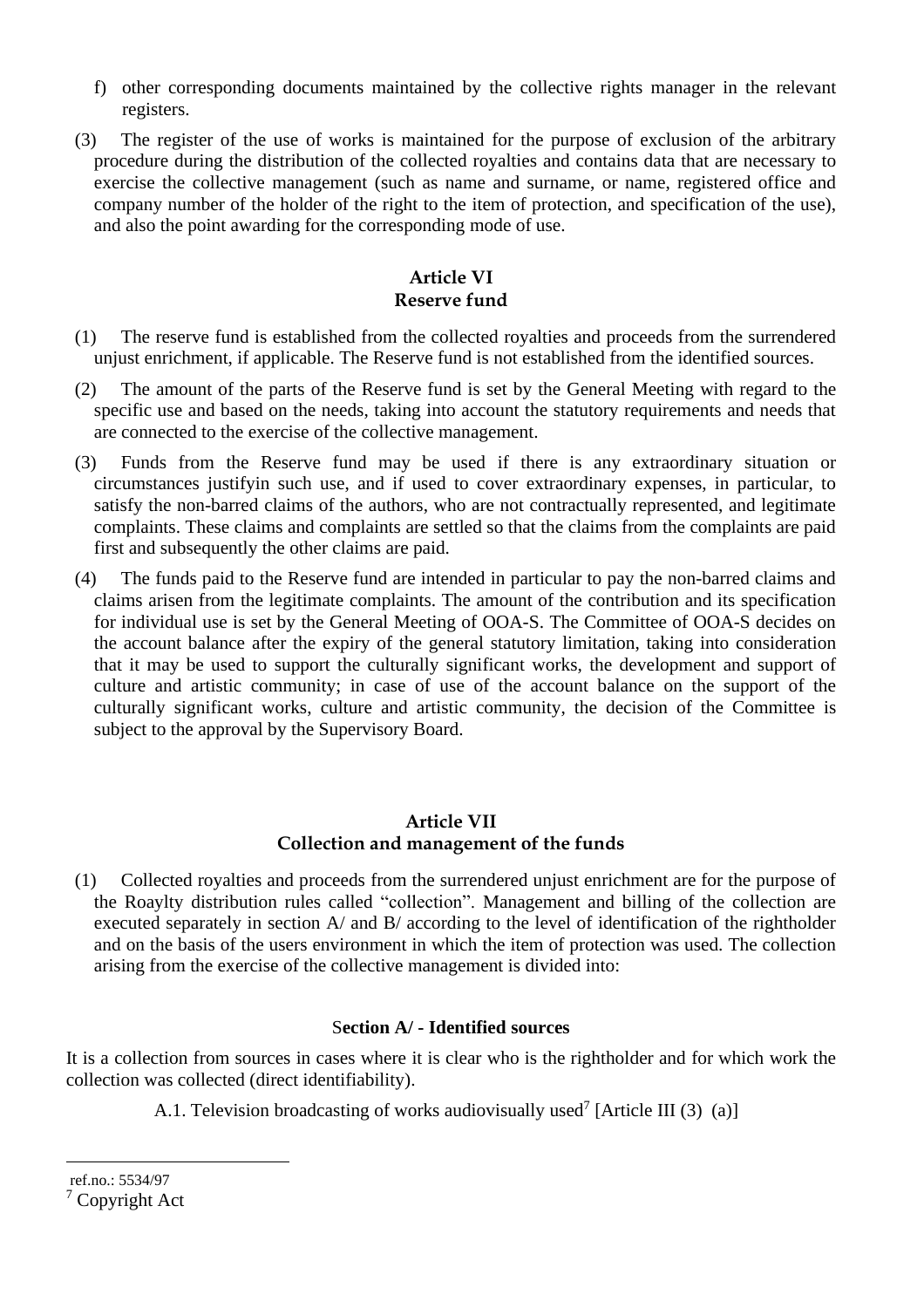A.2. Lending the works with the exception of graphical user interface of the computer programs and lending the works outside of the libraries [Article III (3) (c)]

A.3. Exhibiting the works[Article III (3) (d)]

A.4. Reproducing the works [Article III (3) (e)]

A.5. Rental of the works with the exception of graphical interface of the computer programs according to B.8 and with the exception of audio visual fixation of the video rental store

[Article III  $(3)$   $(f)$ ]

#### **Section B/ - Non-identified collection**

These are the sources of collection from which it is not possible to directly identify who is the rightholder and for which work was the collection collected.

B.1. Cable retransmission of the works [Article III (2)(e)]

B.2. Performing the television broadcast of the work [Article III (3)(b)]

B.3. Remuneration from blank record carriers [Article III (2) (a)]

B.4. Collection of royalties from rental in the video rental stores [Article III (2) (d)]

B.5. Remuneration from reprography [Article III (2) (b)]

B.6. Television broadcasting of classical artists works [Article III (3) (a)]

B.7. Remuneration for lending the works in libraries [Article III (3) (c)]

B.8. Remuneration for rental or other public dissemination of graphical interface of computer programs

- (2) In the collection fund, the remunerations collected in Section A and the remunerations collected in Section B are managed separately, i.e. with regard to the possibility of identification of the author and user environment in which the work was used.
- (3) After the deduction of the expenses used for the exercise of the collective management and means intended to stay in the Reserve fund, the Collection fund is ready to be distributed.

## **Article VIII Distribution of the Collection fund**

- (1) The identified sources are paid out directly to the specific rightholder. For distribution of remuneration collected within Section B/ - the non-identified collection, the following rules shall be applied:
- (2) The non-identified collection is unified according to the nature of the user environment and the relationship of rights according to the following scheme:

## **I. Audiovisual collection**

- a) Collection from audiovisual **use**
	- B.1. Cable retransmission of works
	- B.2. Performing the television broadcast of the works
- b) Collection from rights to the audiovisual **remuneration**
	- B.3. Blank record carriers
	- B.4. Rental in the video rental stores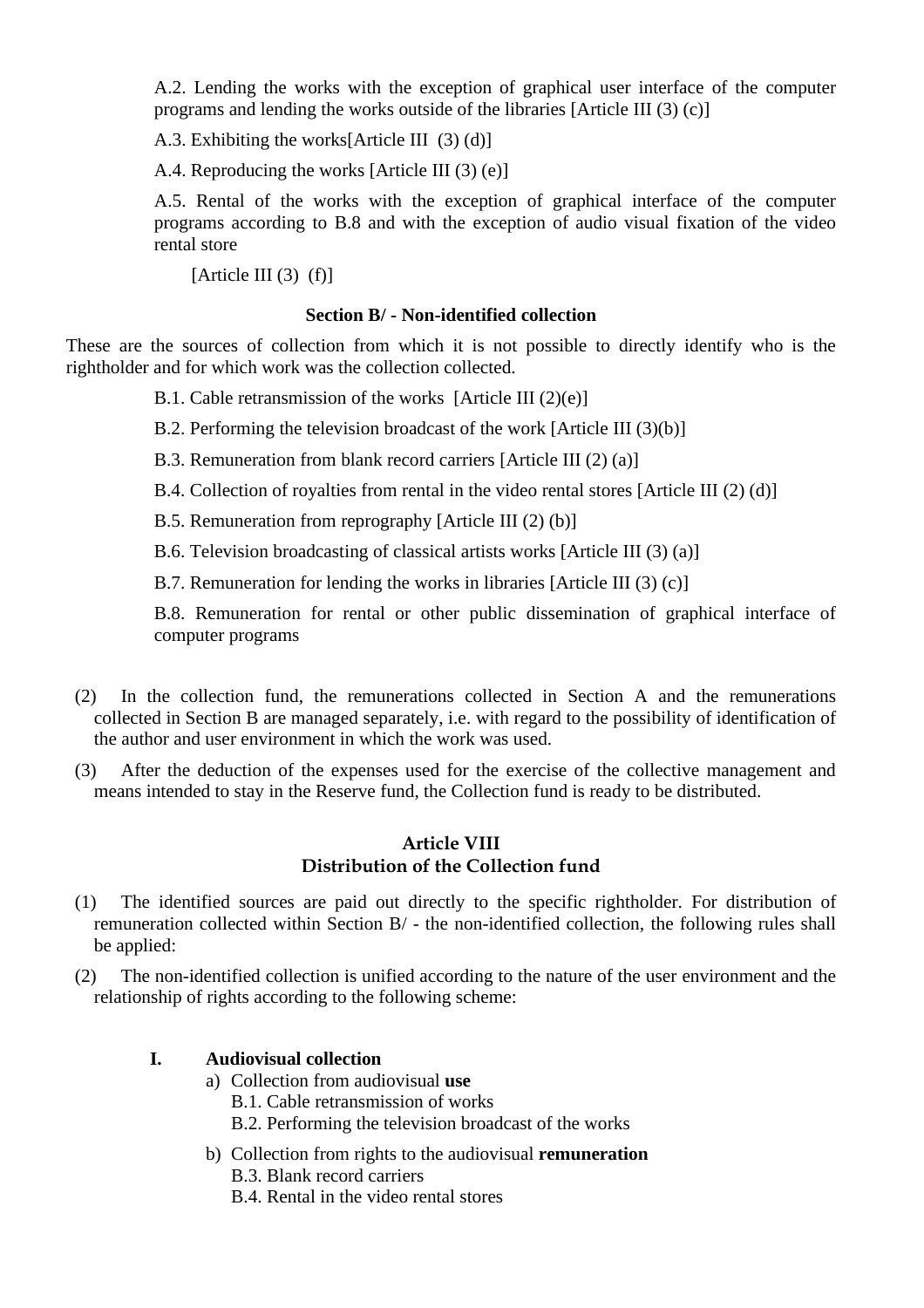#### **II. Collection for classical artists**

- B.5. Remuneration for reprography
- B.6. Television broadcasting of classical artists works
- B.7. Remuneration for lending the works in libraries

#### **III.** Collection for artistic authors of graphical interface of computer programs

- B.8. Remuneration for rental of graphical interface of computer programs
- B.9. Remuneration for use of the graphical interface of computer programs during public dissemination with the exception of the right according to B.8

#### **Article IX Distribution of audiovisual collection**

#### (1) The **collection from audiovisual use**is distributed according to the following rules:

**a) type of author's work**

| A.        | type of works<br>$3D$ works <sup>8</sup>    | profession                                                                                                                                           |                     | percentual share in the collection          |  |
|-----------|---------------------------------------------|------------------------------------------------------------------------------------------------------------------------------------------------------|---------------------|---------------------------------------------|--|
|           | Works audiovisually used                    | cinematography<br>a)<br>production designer, stage designer $21,5\%$<br>b)<br>art director<br>$\mathcal{C}$ )<br>costume designer<br>d)<br>e) editor |                     | <u>84%</u><br>30,5%<br>3%<br>20,5%<br>24,5% |  |
|           | Works of classical artists <sup>9</sup>     |                                                                                                                                                      | 1%                  |                                             |  |
| <b>B.</b> | Animated works <sup>10</sup>                | cinematography<br>a)<br>art director<br>b)<br>editor<br>C)                                                                                           |                     | 14%<br>10%<br>80%<br>10%                    |  |
|           | C. Graphical interface of computer programs |                                                                                                                                                      | $1\%$ <sup>11</sup> |                                             |  |
|           |                                             | Artistic authors of graphical computer interfaces                                                                                                    |                     | 100%                                        |  |

**coefficient** for individual **types of works** (c**oef. D**)

It is not necessary that

Section 95, par. 1., 2., 3. 8

the rightholder notifies the works repeatedly. For the purpose of distribution of remuneration is it satisfactory if the works were duly notified and supplemented for newly created works.

Act no. 89/2012 Sb., Civil Code, as amended, Section 629 et seq.

<sup>&</sup>lt;sup>9</sup> i.e. apart from so called classical artists

includes all non-animated author's woks

**<sup>10</sup>** This concerns special

cases where the classical painters works are not used in audiovisual works, but at the same they are broadcasted (see Section 97e of the Copyright Act), it is not necessary to set the shares in such cases, because for the payment it is satisfactory to have the information on collected points of each individual work.

**<sup>11</sup>** includes animated work, including 3D films, puppet animation and similar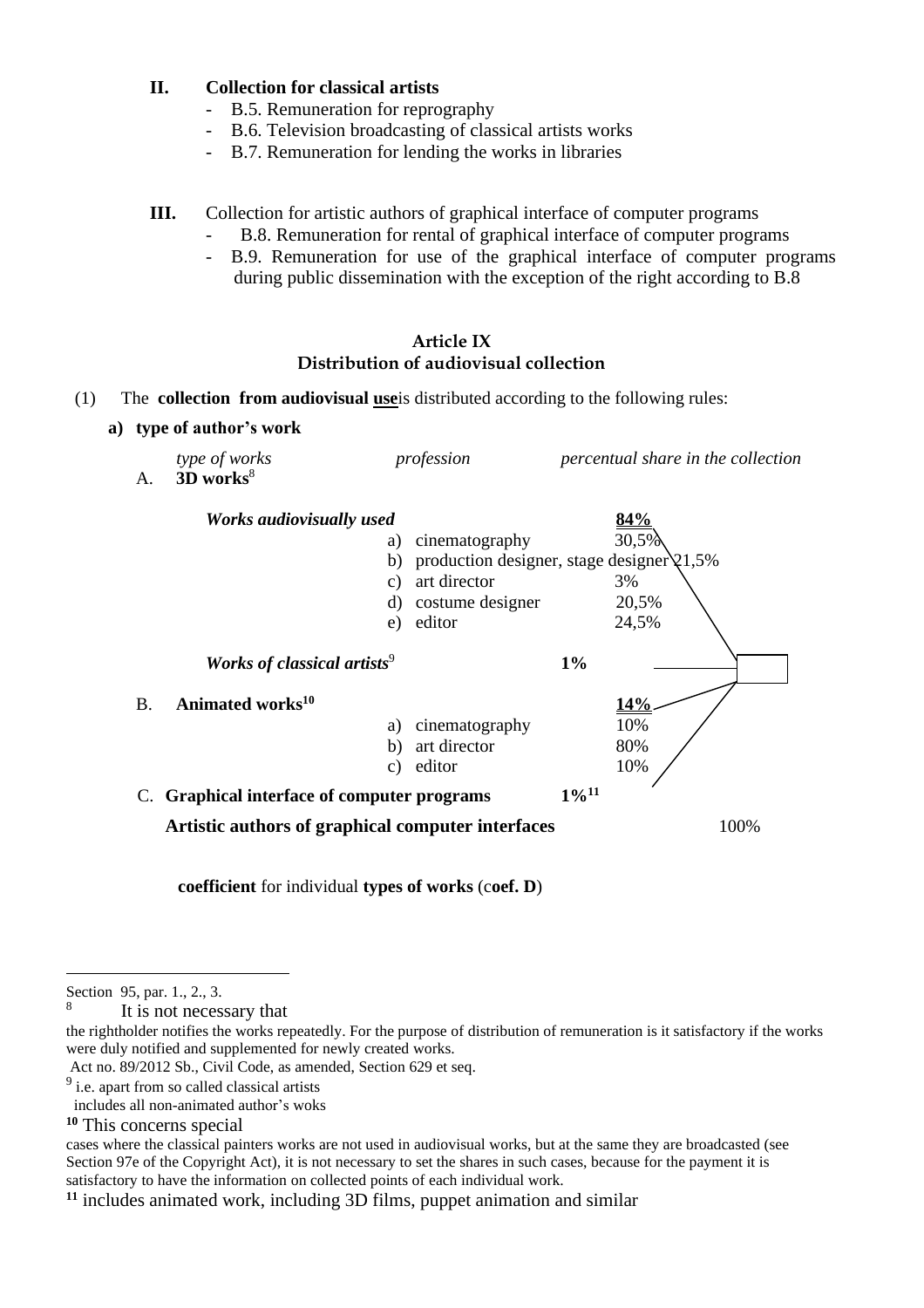i. audiovisual work (cinematographic, TV work, theatre play), fixations or broadcasting of other works with audiovisual nature (drama), audiovisual documentary work, mini-series up to 4 episodes **1** ii. series - max 24 episodes **0,7**<br> **iii. series** with the indefinite number of episodes (soap opera, sitcom) **0.25 iii.** series with the indefinite number of episodes (soap opera, sitcom) **i**v. documentary series 0.6 v. programme produced pursuant to a licence 0,00 vi. programme produced pursuant to a licence – with author's contribution  $0.1$ vii. publicistic programme 0,25 viii. video clips – max. 5 times a day 0,25 ix. minor audiovisual works (commercial, trailer, theme song, jingle, programme idents) **max 5 works a day 0,1** b) **coefficient for the scope of the work** (**coef. R**) of the above mentioned types of works

- i. work up to 1 min  $0.3$ ii. work up to 20 min **0,3** iii. work above 20 min up to 49 min **0,6** iv. work above 50 min **1**
- c) **coefficient of the share** (**coef. P**), according to which the co-authorship is determined by fraction or percentage
- d) the financial statement of the remuneration is executed separately both for 3D works (A), and animated works (B), and in individual author professions (letter a) above) according to the following rules:
	- 1. the point value of the use of the work is determined (**B**) according to the following formula:

 $B = \text{coeff.}$  **D**  $*$  **coef. R** $*$  **coef. P** 

- 2. the overall number of the points of the rightholder of all of his notified works is determined (**cpB**),
- 3. the overall number of collected points of all the rightholders of the author profession is determined (**cpB\_NP**),
- 4. the value of a point towards the overall collection is set according to the formula

#### $hB =$  **Collection** / **cpB NP**

5. the overall remuneration of the rightholder is determined (**O**) according to the formula  $\mathbf{O} =$ **hB \* cpB**

## (2) **Collection from rights to audiovisual remuneration**is distributed

a) according to the **type of the author work** pursuant to par. 1 (a) above,

minor audiovisual works, such as jingles, idents and commercials, are excluded from the distribution,

- b) and further according to the following rules:
	- 1. the point value of the notifications is determined

## **A. Blank record carriers**

number of points for individual notifications (**B**) of the rightholders works shall be added to the overall summary of all the points of the rightholder (**cpB**) in audiovisual use according to par. 1 above both for 3D works  $[(A) = (A.1.) + (A.2.)]$ , and animated works (B), according to these rules: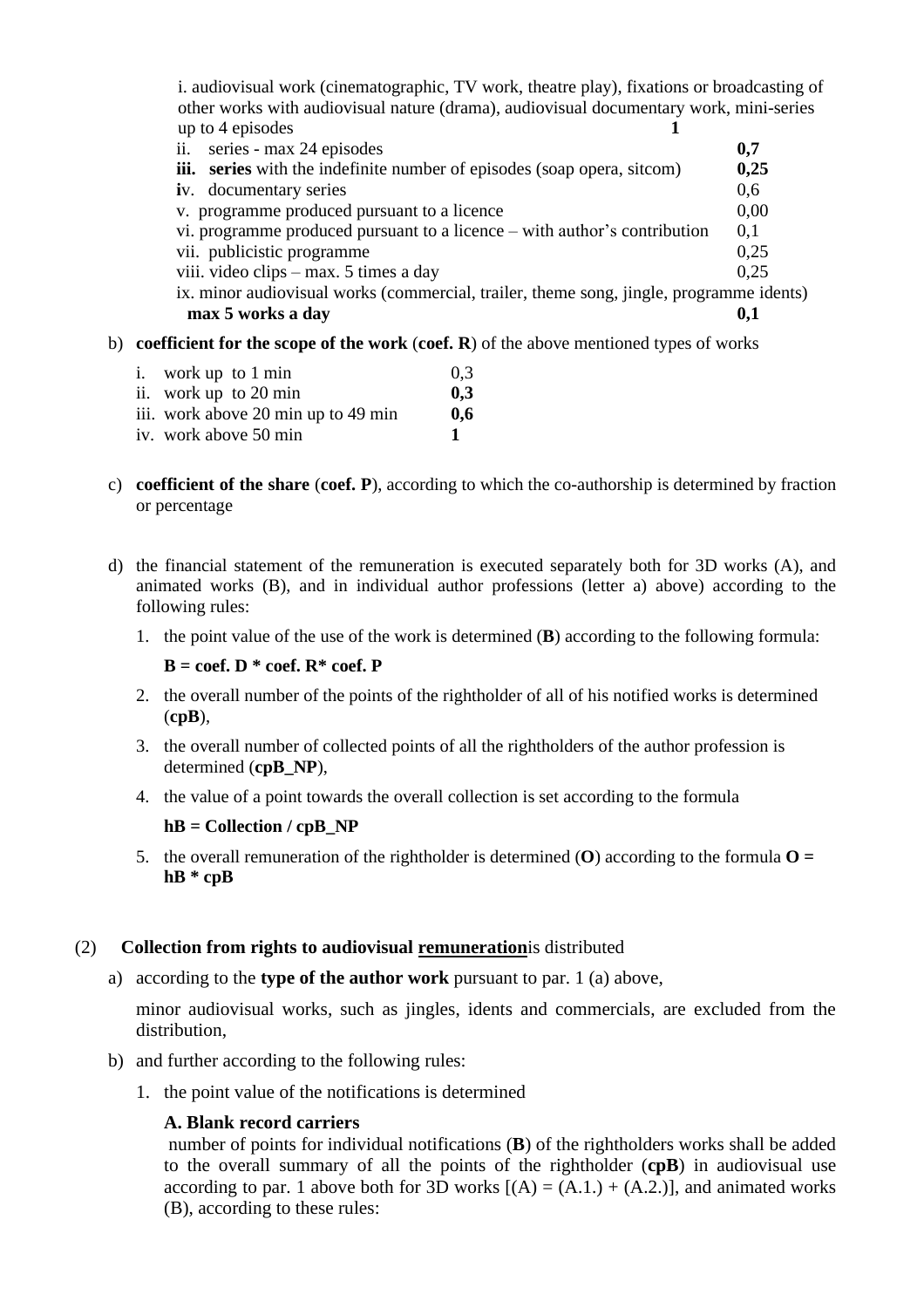| A.1. Blank record carriers                                                                | <i>point value</i> |
|-------------------------------------------------------------------------------------------|--------------------|
| audiovisual use of work discovered 2 years ago at the latest<br>1.                        |                    |
| ii.<br>audiovisual use of work discovered 3 to 5 years ago                                | 0,4                |
| iii. audiovisual use of work discovered 6 to 9 years ago                                  | 0,2                |
| iv. audiovisual use of work discovered more than 10 years ago                             | 0,1                |
| A.2. Rental in video rental stores                                                        | <i>point value</i> |
| audiovisual fixation released 2 years ago at the latest<br>1.                             | 10                 |
| ii. audiovisual fixation released 3 to 5 years ago                                        | 6                  |
| iii. audiovisual fixation released 6 to 9 years ago                                       |                    |
| iv. audiovisual fixation released more than 10 years ago                                  |                    |
| <b>B.</b> Rental in video rental stores                                                   |                    |
| the rightholder obtains the following points $(B)$ for each notification of released work |                    |
|                                                                                           | <i>point value</i> |

|                                                            | pouu van    |
|------------------------------------------------------------|-------------|
| i. audiovisual fixation released 2 years ago at the latest | 10          |
| ii. audiovisual fixation released 3 to 5 years ago         | 6.          |
| iii. audiovisual fixation released 6 to 9 years ago        | $\mathbf 4$ |
| iv. audiovisual fixation released more than 10 years ago   | 2           |

- 2. the overall number of points of the rightholder in the collection of rights to audiovisual remuneration from the sections  $(A.1. + A.2.)$  or B according to point 1. above (**cpB\_ADV**) is determined,
- 3. the overall number of collected points (**cpB\_ADV\_NP**) of all rightholders in the mentioned sections  $(A.1. + A.2.)$  and B is determined,
- 4. the value of the point towards the overall collection of given remuneration (blank record carriers or rental of audiovisual fixations) (Collection) of the artistic profession is set according to the formula  $hB$   $ADV =$  **Collection**  $/$  **cpB**  $ADV$   $NP$
- 5. the overall remuneration of the rightholder (**O\_ADV**) in collection from the rights for audiovisual remuneration is determined according to the formula:  $\bf{O}$   $\bf{ADV} = \bf{h}$  $\bf{B}$   $\bf{ADV} = \bf{h}$ **cpB\_ADV**

#### **Article X Distribution of collection to classical artists**

- (1) Collected **royalties from reprography** are distributed according to the following rules.
- (2) The share, determined by the General Meeting for the purpose of satisfaction of additional notifications, shall be withheld in the collection for the period of 3 years. Such withheld sum shall be transferred to the Reserve fund.
- (3) Remaining collection without the withheld share shall be distributed among entitled rightholders according to the submitted notifications of the released works and their point awarding.
- (4) Additional distribution of the withheld share shall be executed in the third year after withholding, according to the determined supporting documents for financial statement and an awarding point key, which was applicable in the first year after withholding.
- (5) Potential rest after the distribution of withheld sum shall be distributed among all entitled persons based on all the submitted notifications.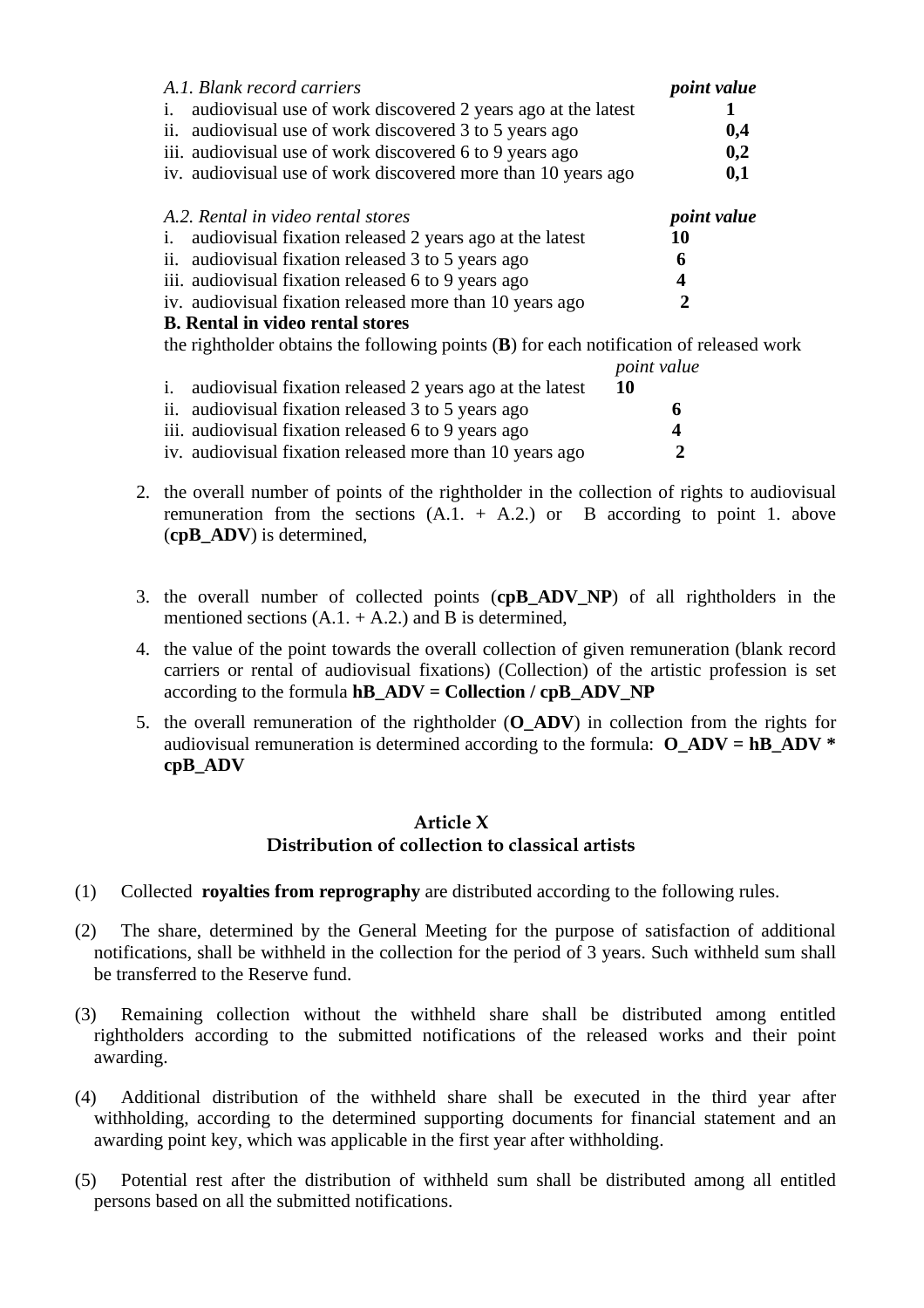- (6) The following rules shall apply for the distribution of remuneration for the rightholders:
	- a) the point value is determined on the basis of the number of works notified by the rightholder on the form "Ohláška díla" (notification of work) and information about the mode of their use; regarding the newspaper and magazines, the use of works both in the editorial section and the commercial and advertising section shall be notified, whereas the number of works used in the commercial and advertising section is multiplied by the coefficient **0,05**,
	- **b)** regarding the represented rightholders the notification may be replaced by the supporting documents of OOA-S, discovered during the exercise of individually managed rights,
	- **c)** the value of books is assessed within three years, following after each edition; regarding each book and author, the real number of published works is assessed,
	- **d)** the value of other printed matter is assessed only within the year of publication,
	- **e)** the collected royalties shall be distributed in the following way:
		- 1. the overall number of points (**cpB\_R**) of the rightholder in the collection from reprography is determined by the addition of all the points for the notifications of works, multiplied by the coefficient according to the letter a) above (0,05), if applicable, according to the par.7 below,
		- 2. the overall number of collected points (**cpB\_R\_NP**) of all rightholders in the given collection is determined,
		- 3. the value of a point towards the overall collection of royalties from reprography (Collection) is set according to the formula **hB\_R = Collection / cpB\_R\_NP**
		- 4. the overall remuneration of the rightholder (**O\_R**) in the collection of royalties from reprography is determined according to the formula  $\mathbf{O}_R = \mathbf{h} \mathbf{B} \cdot \mathbf{R}^* \mathbf{c} \mathbf{p} \mathbf{B} \cdot \mathbf{R}$
- (7) The following coefficients are used for the distribution of remuneration according to this Article:

| type of work                                                                 | point awarding |
|------------------------------------------------------------------------------|----------------|
| textbook                                                                     |                |
| children and juvenile books                                                  |                |
| professional and scientific literature, pictorial part of the magazines, art |                |
| books, popular science books, artistic reproductions, exhibition catalogues  |                |
| and wall calendars, CD covers                                                | 6,5            |
| $\Box$ foreign language books                                                | 0,1            |
| other books                                                                  |                |
| magazines                                                                    | 0,5            |
| newspaper, reporters                                                         | 0,2            |
| other works published in print (postcards, posters, leaflets, graphics,      |                |
| company flyers and catalogues)<br>0,2                                        |                |

(8) Collected **royalties from TV broadcasting of the classical artist work** are distributed according to the above mentioned rules, where the value of the collection equals 4% of Collection from the audiovisual use according to the Article IX (1) of these Rules.

## **Article XI**

## **Distribution of collection to classical artists**

Royalties **collected from lending of published works** are distributed according to the following rules.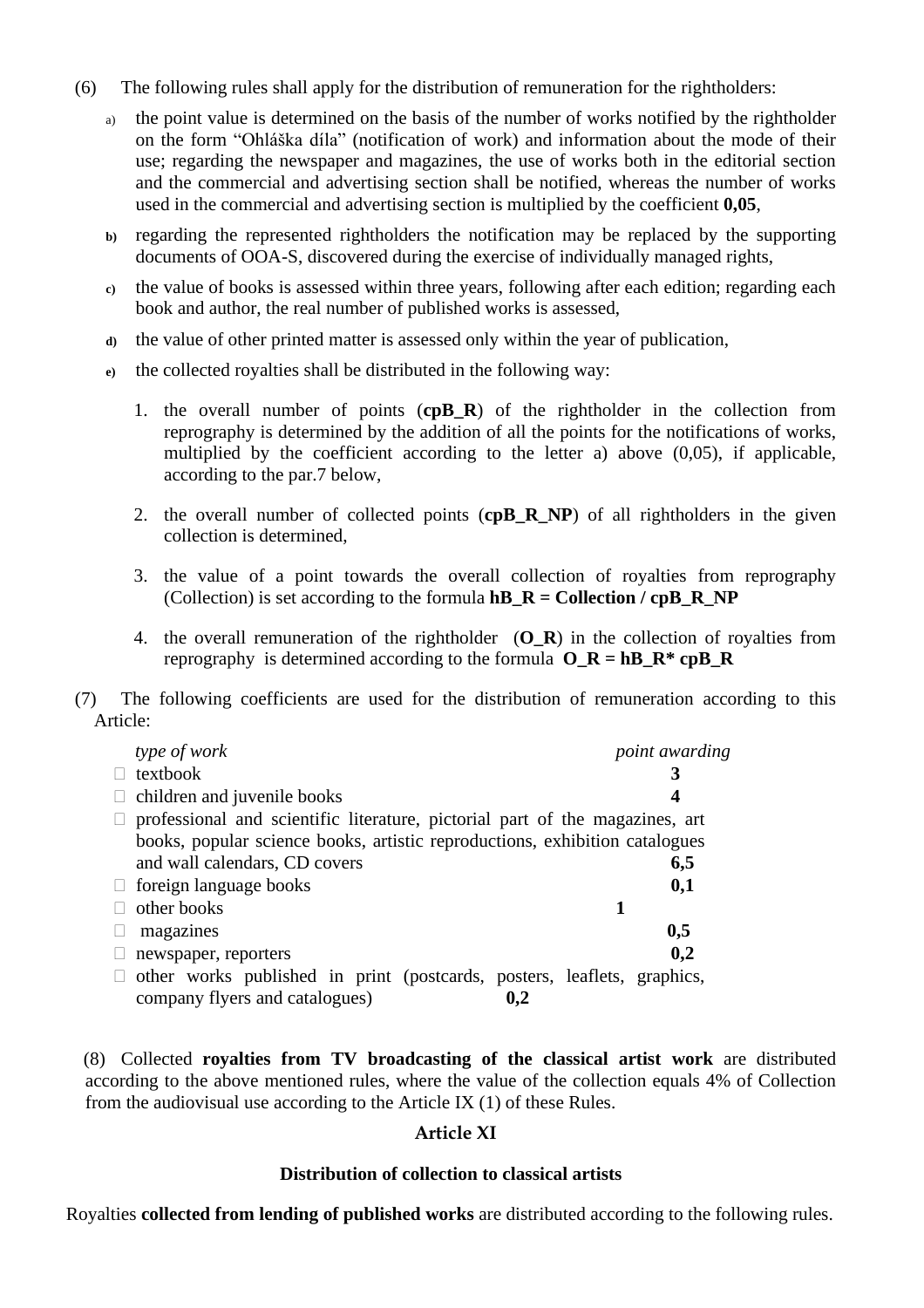(2) The share, determined by the General Meeting for the purpose of satisfaction of additional notifications, shall be withheld in the collection for the period of 3 years. Such withheld sum shall be transferred to the Reserve fund. The General Meeting shall subsequently determine the percentage from the collected royalties that shall be transferred to the collection from reprography and distributed in accordance with Article X of these Royalty distribution rules; the percentage amount shall not exceed 40% from the exercise of the right to remuneration from the lending of published works.

(3) The remaining collection without the withheld share shall be distributed among entitled rightholders according to the submitted notifications of the published works and their point awarding.

(4) Additional distribution of the withheld share shall be executed in the third year after withholding, according to the determined supporting documents for financial statement and an awarding point key, which was applicable in the first year after withholding.

(5) Potential rest after the distribution of withheld sum shall be distributed among all entitled persons based on all the submitted notifications.

- (6) The following rules shall apply for the distribution of remuneration for the rightholders:
	- a) the point value is determined on the basis of the number of works notified by the rightholder on the form "Ohláška díla" (notification of work) and information about the mode of their use,
	- **b)** regarding the represented rightholders the notification may be replaced by the supporting documents of OOA-S, discovered during the exercise of individually managed rights,,
	- c) regarding each book and author, the real number of published works is assessed; only the last edition of the book is taken into consideration,
	- **d)** the collection shall be distributed in the following way:
		- 1. the points for notifications (**B**) are determined according to the following formula:  $\mathbf{B} =$ **BO \* coef. rV** ; the values of point awarding (**BO**) and coefficient of the year of publication (**koef. rV**) are determined in par.7 below,
		- 2. the overall number of points (**cpB\_P**) of the rightholder in the collection from lending of the published works is determined,
		- 3. overall number of collected points (**cpB\_P\_NP**) of all the rightholders in the given collection is determined,
		- 4. value of a point towards the overall collection of remuneration for lending the published works (Collection) is set according to the formula **hB\_P = Inkaso / cpB\_P\_NP**
		- 5. overall remuneration of a rightholder (**O\_P**) in the collection of royalties from reprography is determined according to the formula  $O_P = hB_P^* c p B_P$

(7) For the distribution of royalties from the collection from lending the published works, the following point awarding (**BO**) and coefficients shall be used, by multiplication of which the point value of a specific title will be determined:

| e) | type of work                    |                                                                                   |
|----|---------------------------------|-----------------------------------------------------------------------------------|
|    | type of work                    | point awarding $(BO)$                                                             |
|    | <i>i</i> . textbook             |                                                                                   |
|    | ii. children and juvenile books |                                                                                   |
|    |                                 | iii. professional and scientific literature, pictorial part of the magazines, art |
|    |                                 | books, popular science books, artistic reproductions, exhibition catalogues       |

and wall calendars, CD covers 6,5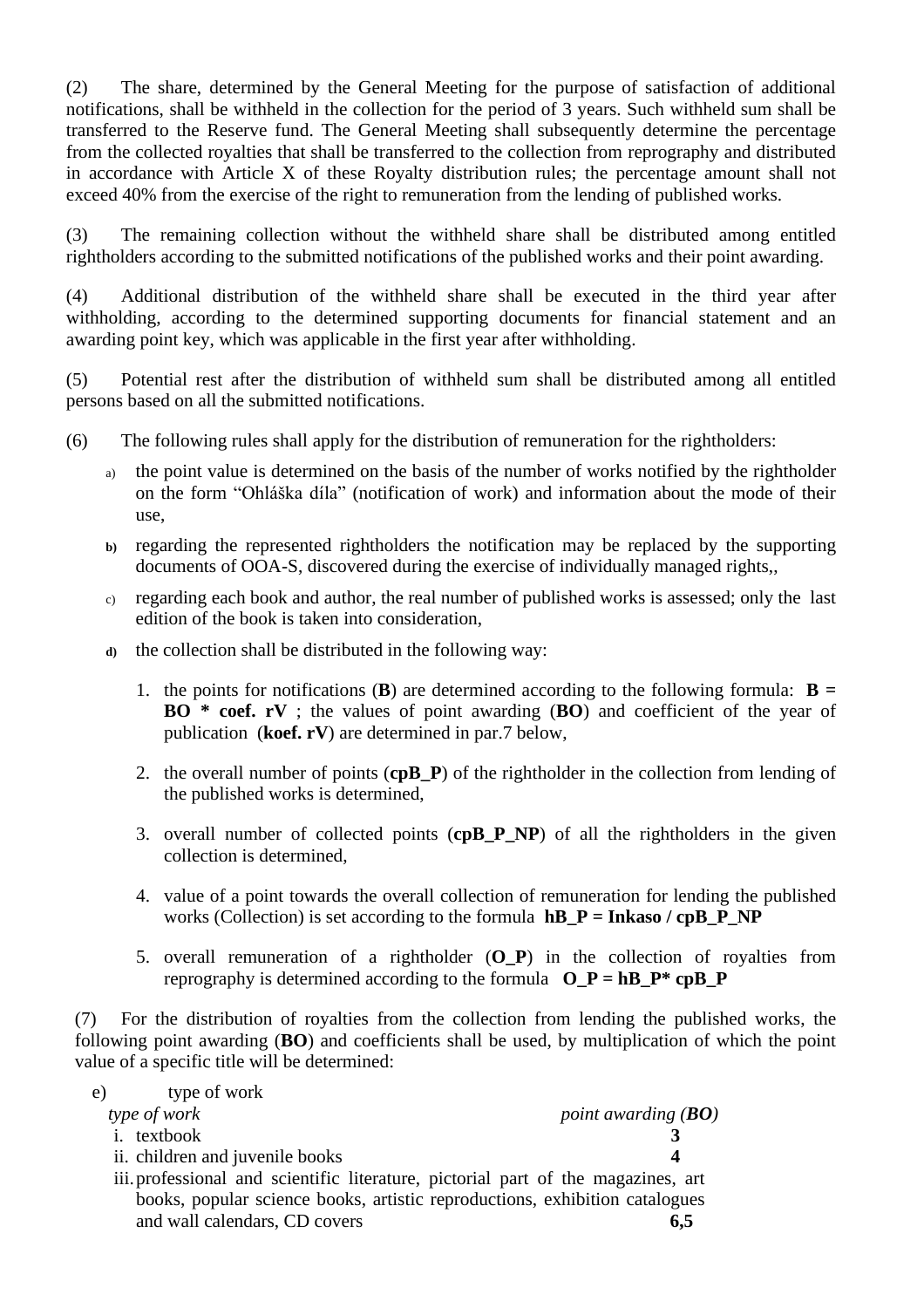| iv. foreign language books                                                                                                        | 0,1     |
|-----------------------------------------------------------------------------------------------------------------------------------|---------|
| v. other books<br>1                                                                                                               |         |
| vi. other works published in print and included in the lending service                                                            | 0,2     |
| coefficient of the year of publication (coef. $rV$ )<br>f)                                                                        |         |
| 1. the value of books is assessed according to these coefficients                                                                 | koef.rV |
| up to and including the 3rd year after the publication                                                                            |         |
| $4 - 10$ years after the publication                                                                                              | 0,8     |
| $11 - 20$ years after the publication rok<br>$\mathbf{L}$                                                                         | 0,6     |
| $21 - 40$ years after the publication<br>0,3                                                                                      |         |
| above 40 years after the publication                                                                                              | 0,1     |
| 2. the value of other works published in print and included into the lending service is<br>assessed by the following coefficients | koef.rV |

| $\Box$ up to and including the 2 nd year after the publication | 1   |
|----------------------------------------------------------------|-----|
| $\Box$ 3 – 5 year after the publication                        | 0,7 |
| $\Box$ 5 – 10 year after the publication                       | 0,3 |
| $\Box$ above 11 years after the publication                    | 0,1 |

# **Article XII. Distribution of collection to the artistic authors of graphical interface of computer programs**

- (1) The royalties collected for the artistic authors of graphical interface of computer programs are divided into two areas of use:
	- B.8. Remuneration for rental of graphical interface of computer programs
	- B.9. Remuneration for use of graphical interface of computer programs during public dissemination with the exception of the right according to B.8
- (2) For the distribution of remuneration from the collection pertaining to the artistic authors of graphical interface of computer programs, the following point awarding key shall be used, composed of the point awarding (**BO**) and coefficient of the year the work was released (coef. rZ), by multiplication of which the point value (**BH**) of a specific work shall be obtained:

| a) type of work<br>i. graphical interface of computer game    |         | point value $(BO)$<br>5 |  |
|---------------------------------------------------------------|---------|-------------------------|--|
| ii. other graphical interface of computer program             | 2       |                         |  |
| iii. minor works                                              |         |                         |  |
| b) coefficient of the work release year ( <b>koef.</b> $rZ$ ) | coef.rZ |                         |  |
| $\Box$ up to and including the 2nd year after the release 1   |         |                         |  |
| $\Box$ 3 - 7 years after the release (including the 3rd year) |         | 0,6                     |  |
| $\Box$ 8 years and more after the release                     |         | 0,2                     |  |

(3) The share, determined by the General Meeting for the purpose of satisfaction of additional notifications, shall be withheld in the collection pertaining to the artistic authors of graphical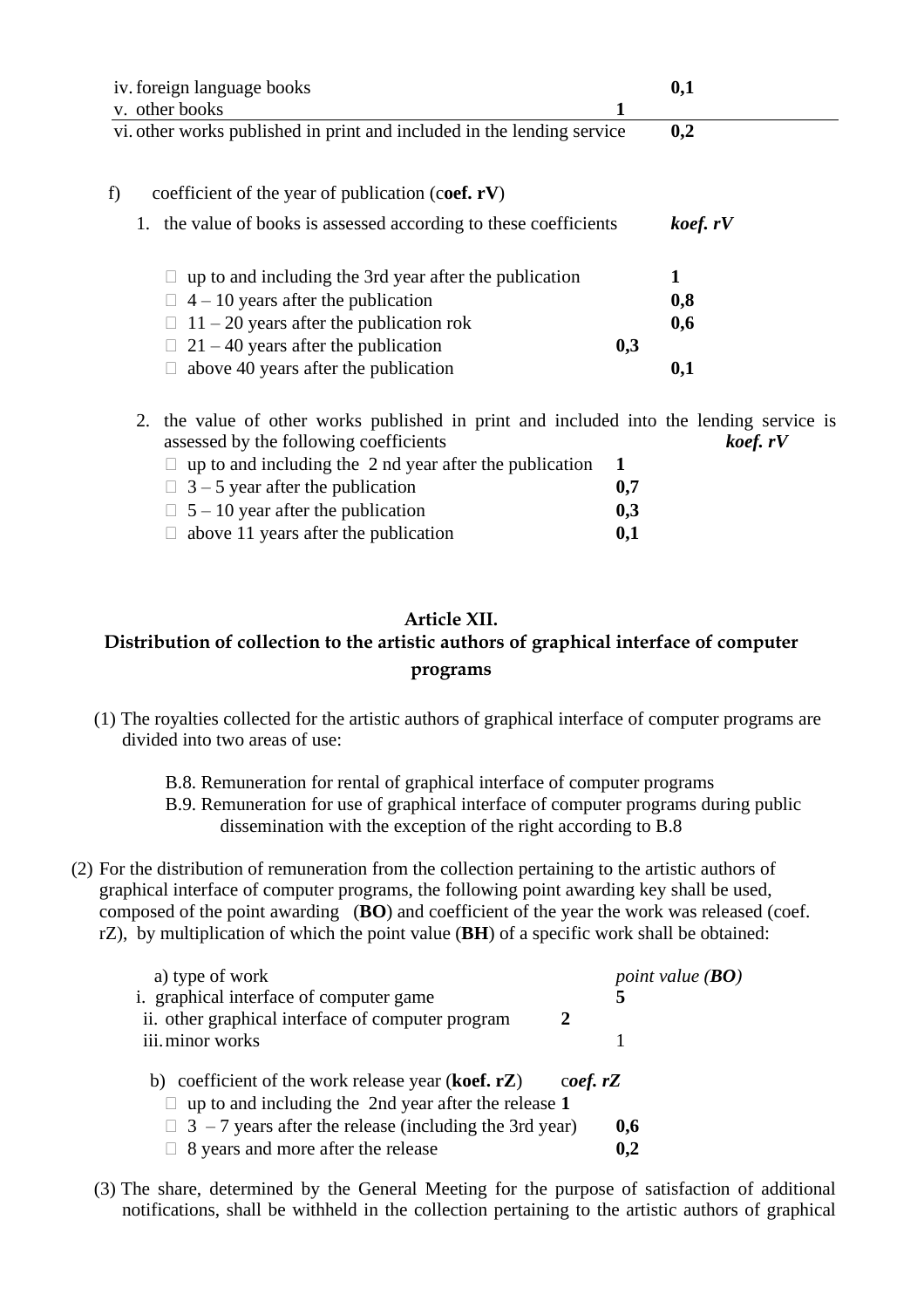interface of computer programs for the period of 3 years. Such withheld sum shall be transferred to the Reserve fund.

- (4) The remaining collection without the withheld share shall be distributed among the entitled rightholders according to the submitted notifications of the released works and their point awarding (BO).
- (5) Additional distribution of the withheld share shall be executed in the third year after withholding, according to the determined supporting documents for financial statement and an awarding point key, which was applicable in the first year after withholding, unless the OOA-S Committee, after the consent of the Supervisory body of OOA-S, determines a different point awarding key due to a large number of additional notifications.
- (6) Potential rest after the distribution of withheld sum shall be distributed among all the entitled persons based on all the submitted notifications.
- (7) The following rules are applied for the distribution of remuneration to the rightholders:
	- a. the point value (BH) is determined on the basis of the number of works notified by the rightholder on the form "Ohláška díla" (notification of work) and information about the mode of their use in the individual areas of use B.8 and B.9 (see par.1),
	- **b.** regarding the represented rightholders the notification may be replaced by the supporting documents of OOA-S, discovered during the exercise of individually managed rights,
	- **c.** in the area of B.9, 5% of the share from the audiovisual collection (Article IX (a)(1)) shall be added to the collected royalties; the resulting collection pertaining to the artistic authors of graphical interface of computer programs shall be distributed in the following way:
		- 1. the overall number of points (**cpB\_R**) of the rightholders is determined by the addition of all the points for the work notifications,
		- 2. overall number of collected points (**cpB\_R\_NP**) of all the rightholders is determined,
		- 3. the value of a point towards the overall collection is set according to the formula **hB\_R = Inkaso / cpB\_R\_NP**
		- 4. the overall remuneration of the rightholder (**O\_R**) in collection is determined according to the formula  $O_R = hB_R* cpB_R$

## **Article XIII. Complaints**

- (1) The represented rightholder is entitled to raise objections against the distribution of royalties within three months from the financial statement. The objections shall be raised by serving thereof to the address of the registered office of the Association or by electronic means, accompanied by the evidence proving the use of works, if applicable.
- (2) In cases of clearly unjustified complaint, OOA-S may charge the costs incurred in connection to the examination of the complaint.
- (3) OOA-S is entitled to assess the veracity of the notifications submitted by the rightholders. The rightholder is obliged to remove the discovered deficiencies, or return the incorrectly paid out sum, if applicable; failure of which will result in unilateral setting off of the sum by OOA-S.
- (4) Provisions regarding the statutory bar of the claim are governed by the generally applicable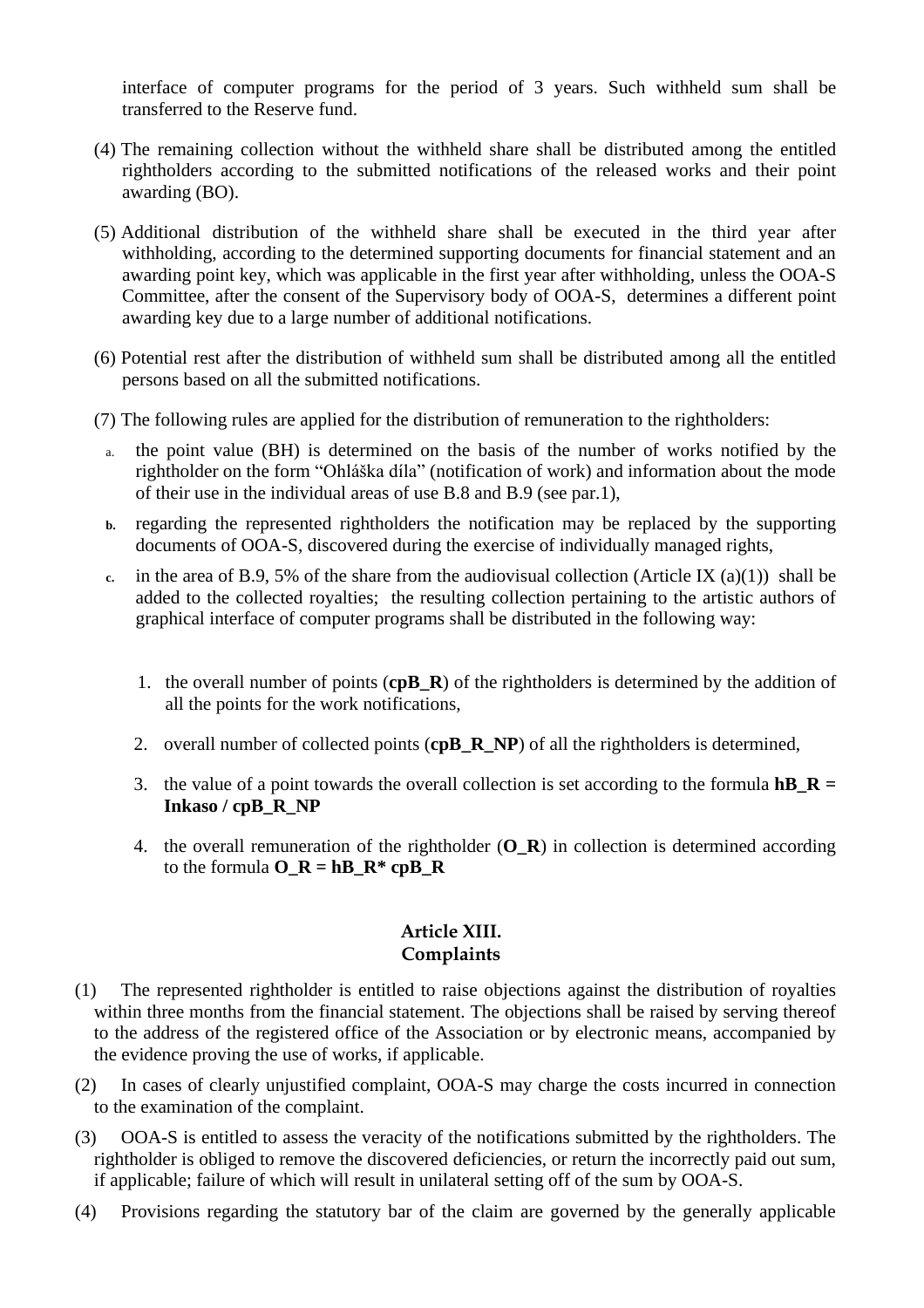legal regulation.

## **BOOK THREE**

## **FINAL PROVISIONS**

## **Article XIV Transitional provisions**

- (1) Collection pertaining to the artistic authors of graphical interface of computer programs may be distributed for the first time only after 3 years since the collection, unless Supervisory Board of OOA-S gives consent to the office of OOA-S with the distribution, with respect to the satisfactory amount of discovered information excluding arbitrariness during the distribution of collected royalties.
- (2) Remuneration from the exercise of right according to the Article III (2)(d) (rental in the video rental stores) are not collected by the collecting organization of OSA. The rules on distribution of the royalties will be applied if the collective rights manager ensures the exercise of this right.

## **Article XV Final provisions**

- (1) The Annex to the Royalty distribution rules is an exemplary listing of works collectively managed by OOA-S and decisions of the Ministry of Culture of the Czech Republic, that establish the right of OOA-S to exercise the collective rights management.
- (2) Royalty distribution rules become enforceable and effective as of the day of the approval thereof by the General meeting of OOA-S.
- (3) Changes to the Royalty distribution rules may be done only in accordance with the provisions of the Constitution of the citizens association OOA-S. The consolidated version of the Royalty distribution rules is announced and published by the director of OOA-S.

In Prague on 29 May 2018

Persons responsible for the authenticity of the Royalty distribution rules and the wording thereof

**Eva Š t ě p á n k o v á Josef V r a n a** Director of OOA-S Chair of OOA-S

*Detailed classification of author professions according to the field of activity*

*I. Audiovisual authors*

*II. Classical artists*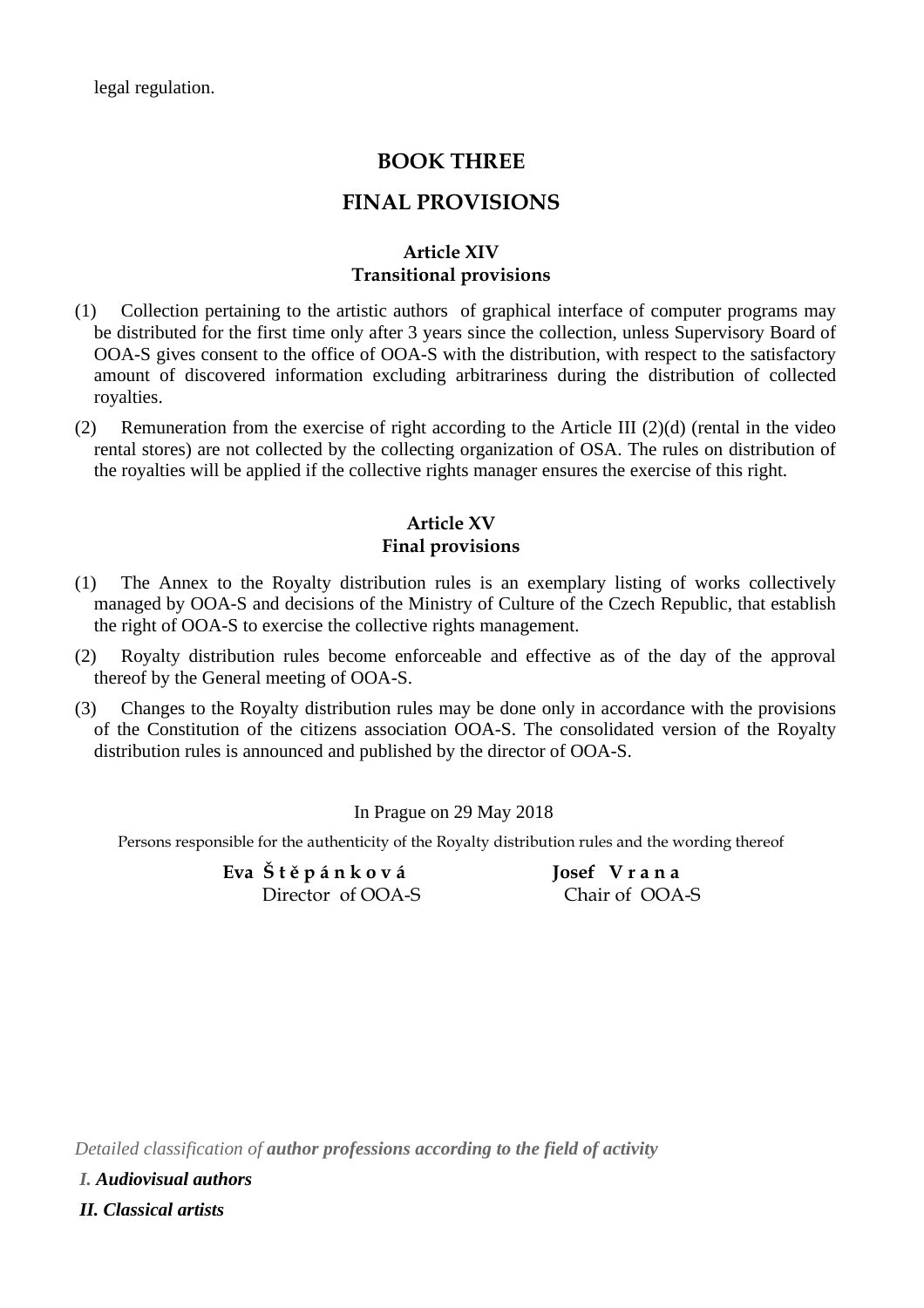# *III. Authors of graphical interface of computer programs:*

| $\mathbf{I}$ | AK                         | Aquarelists                                                                                               | $\mathbf{I}$                | KŠ        | Metal - Jewel                                                   |
|--------------|----------------------------|-----------------------------------------------------------------------------------------------------------|-----------------------------|-----------|-----------------------------------------------------------------|
| $\mathbf{I}$ | <b>AR</b>                  | Architects (construction<br>architect, landscape designer<br>$etc.$ )                                     | $\mathbf{I}$                | KŮ        | Artists working with leather                                    |
| $\mathbf{I}$ | DE                         | Industrial designers                                                                                      | $\mathbf{I}$                | <b>KV</b> | Artistic book-binders                                           |
| I            | FI                         | other filmmakers than<br>KM, SC, TO                                                                       | $\mathbf{I}$                | <b>MA</b> | Painters                                                        |
| $\mathbf{I}$ | FO                         | Artistic photographers<br>(classical)                                                                     | $\mathbf{I}$                | <b>ME</b> | Medal makers                                                    |
| $\mathbf{I}$ | FT                         | Photographic authors (works)<br>expressed by a process<br>analogous to photography)                       | $\mathbf{I}$                | <b>OD</b> | Clothing                                                        |
| $\mathbf{I}$ | GD                         | Graphic designers (used)                                                                                  | $\mathbf{I}$                | ŘE        | Artisan craftsmen                                               |
| $\mathbf{I}$ | <b>GL</b>                  | Glyptics                                                                                                  | I                           | <b>SC</b> | Stage designers (stage,<br>audiovision)                         |
| $\mathbf{I}$ | <b>GR</b>                  | Graphic artists                                                                                           | $\mathbf{I}$                | <b>SK</b> | Glassmakers                                                     |
| $\mathbf{I}$ | <b>HR</b>                  | Toy, puppet, hand puppet                                                                                  | $\mathbf{I}$                | <b>SO</b> | Sculptors                                                       |
| $\mathbf{I}$ | $\mathbf{L}$               | Illustrator                                                                                               | I                           | <b>ST</b> | Editors                                                         |
| $\mathbf{I}$ | IN                         | Interior designers                                                                                        | I                           | <b>TO</b> | <b>Textile</b> – Clothing (costume<br>artists, designers)       |
| $\mathbf{I}$ | KA                         | Caricaturists                                                                                             | $\mathbf{I}$                | <b>TX</b> | TeXtil                                                          |
| $\rm II$     | KE                         | Ceramists                                                                                                 | $\rm II$                    | UU        | Authors of applied arts without<br>specification                |
| $\mathbf{I}$ | KL                         | Calligraphy                                                                                               | $\mathbf{I}$                | <b>UR</b> | Urbanists                                                       |
| I            | $\mathop{\rm KM}\nolimits$ | Cinematographers                                                                                          | I                           | VI        | Authors of videoprograms,<br>videoart                           |
| $\mathbf{I}$ | KO                         | Conceptualists                                                                                            | I                           | <b>VR</b> | <b>Virtual Reality</b>                                          |
| $\mathbf{I}$ | <b>KR</b>                  | Drawing                                                                                                   | $\mathbf{I}$                | VÝ        | Exhibition authors (organizers)                                 |
| III          | PH                         | Artistic authors of computer<br>games and similar visualization<br>during displaying computer<br>programs | $\mathop{\rm III}\nolimits$ | <b>GP</b> | Artistic authors of graphical<br>interface of computer programs |